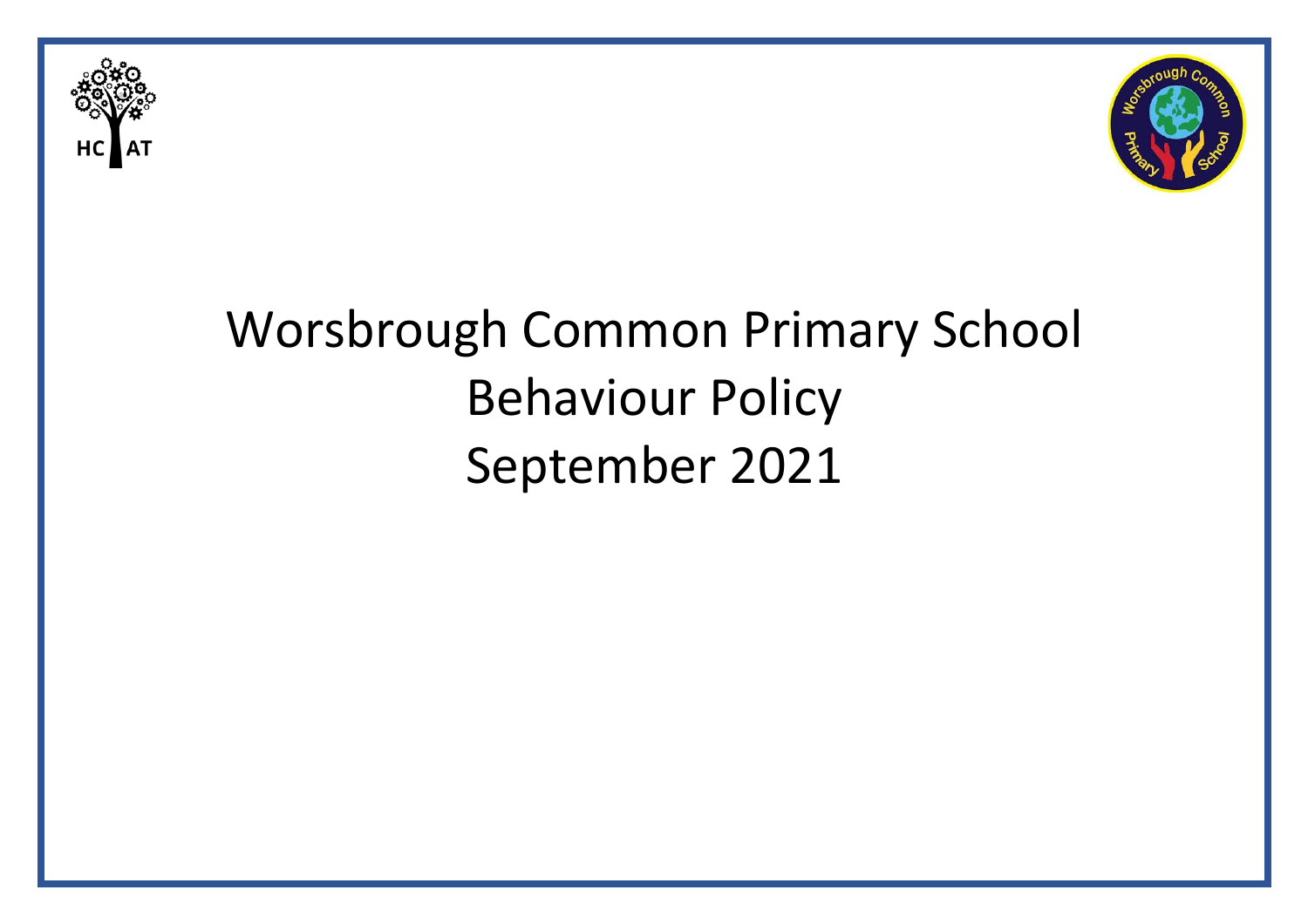Worsbrough Common Primary School believes that good behaviour is directly linked to children's academic behaviour; our emphasis in school is on hard work and positive attitudes towards learning. If a behaviour policy is to be effective it is vital that it is consistently applied throughout school and strategies are in place to support children and staff.

This policy has been written to comply with section 89 of the Education and Inspections Act 2006

## **Aims of the Policy**

- To encourage respect for religious and moral values and tolerance of other cultures in a multi-racial society
- To develop the core courtesy and good manners and teach respect for themselves, others and property and to develop a caring and responsible attitude towards our environment
- To help pupils appreciate the achievements and aspiration of all and celebrate their successes
- To ensure continuity and progression through effective behaviour strategies
- To ensure a consistent approach to behaviour management throughout the school
- To develop positive attitudes to learning Objectives This policy sets out to:
- Provide clear boundaries that children, staff and parents understand in relation to WCPS Home-School Agreement
- Meet the needs of pupils who have emotional and behavioural difficulties
- Promote a positive learning environment for all learners
- Ensure a common approach to behaviour management throughout school

## **School Rules and Values**

WCPS School has created the WCPS Rules and after input from the whole school. These are displayed in the corridors and classrooms, and shared with children on a regular basis through assemblies and class circle times. These have been shared with parents through the Home-School Agreement .

- We will always respect people and property.
- We will always try our best.
- We keep ourselves and others safe.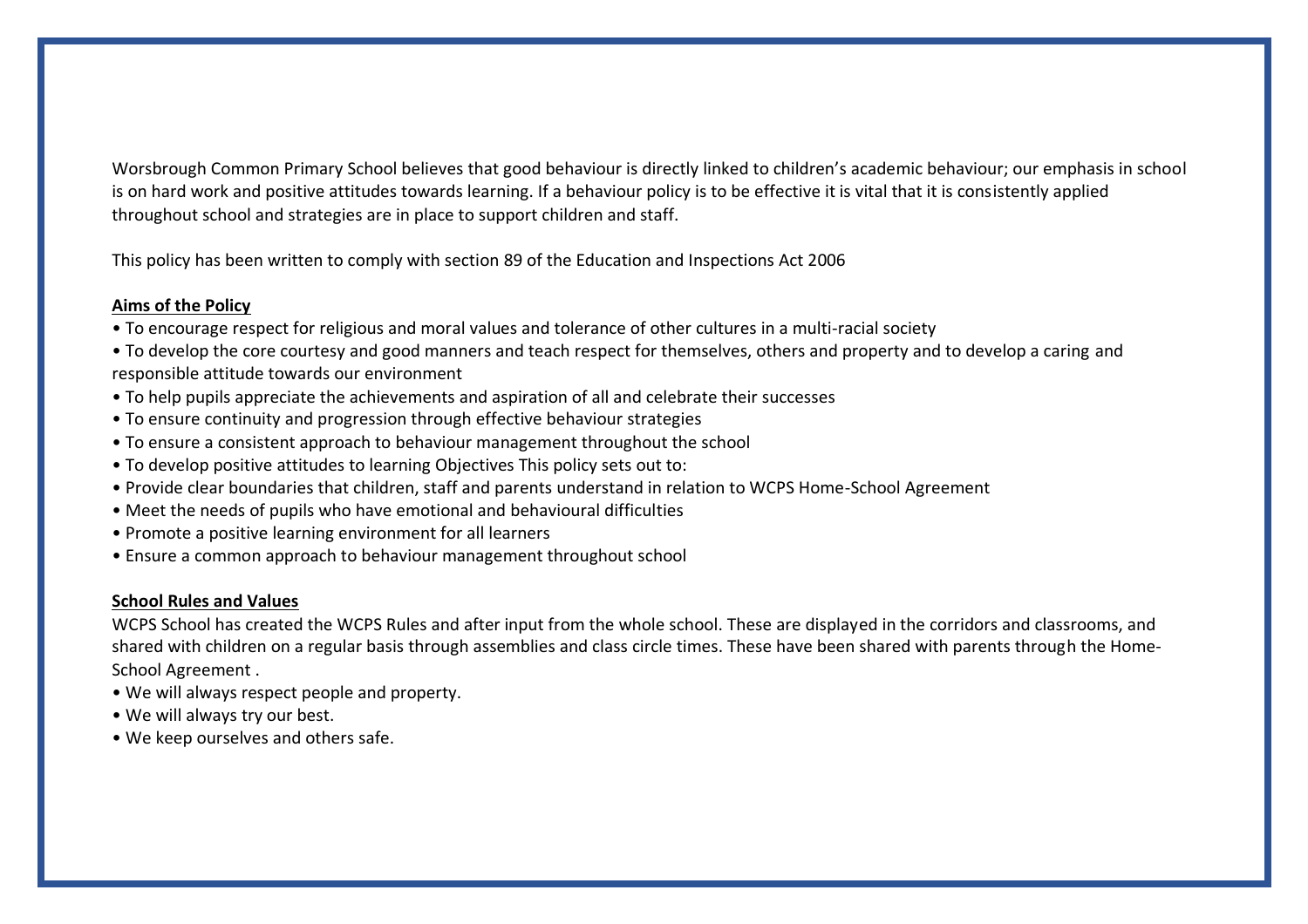All classes have sets of class rules that are linked to learning behaviours in the class. These have been drawn up between pupils and teachers.

#### **Classroom Management At WCPS**

We have high expectations of pupils' behaviour at all times. We firmly believe that developing high quality teaching learning is the key to ensuring positive attitudes towards learning and encourage all pupils to take responsibility for their own behaviours towards learning. The school has a well developed whole school approach to effectively managing behaviour of all pupils. Our behaviour system is built on positive relationships between staff and pupils with an understanding of children's backgrounds and previous experiences. Positive descriptive praise and unconditional positive regard are the basis of our behaviour management system.

#### **Behaviour and Sanctions**

All staff have a statutory authority to discipline pupils whose behaviour is unacceptable, who break the school rules or who fail to follow a reasonable instruction. If a child breaks a rule this will be discussed with the child at an age-appropriate level. When poor behaviour is identified, sanctions are consistently and fairly implemented.

#### The stages are:

1. Children are given a verbal warning (1<sup>st</sup> warning) if a school rule is broken. It is important that the child knows exactly which rule has been broken and the consequences of their actions.

2. If a child continues to misbehave, an in class intervention may be used. Example may be moving seat, take time out of the room, removal of something, or any other intervention the member of staff chooses to fit the behaviour. (**2 nd warning**)

3. If a child continues to misbehave, time will be taken from their break time accordingly **(Final warning)**

4. If behaviour continues to be a problem the teacher will contact a member of the SLT to discuss with the pupil the consequences of their actions and incidents of bad behaviour will be logged on the CPOMs system.

5. If the behaviour continues the class teacher or a member of the SLT will contact parents to arrange an informal meeting (verbal or physical).

6. If there is still a continuation of poor behaviour a formal meeting will be held with the class teacher, head teacher, parent and child. The Home School Agreement will be referred to and discussed. At this meeting, targets will be agreed upon for child, home and school to work upon. In the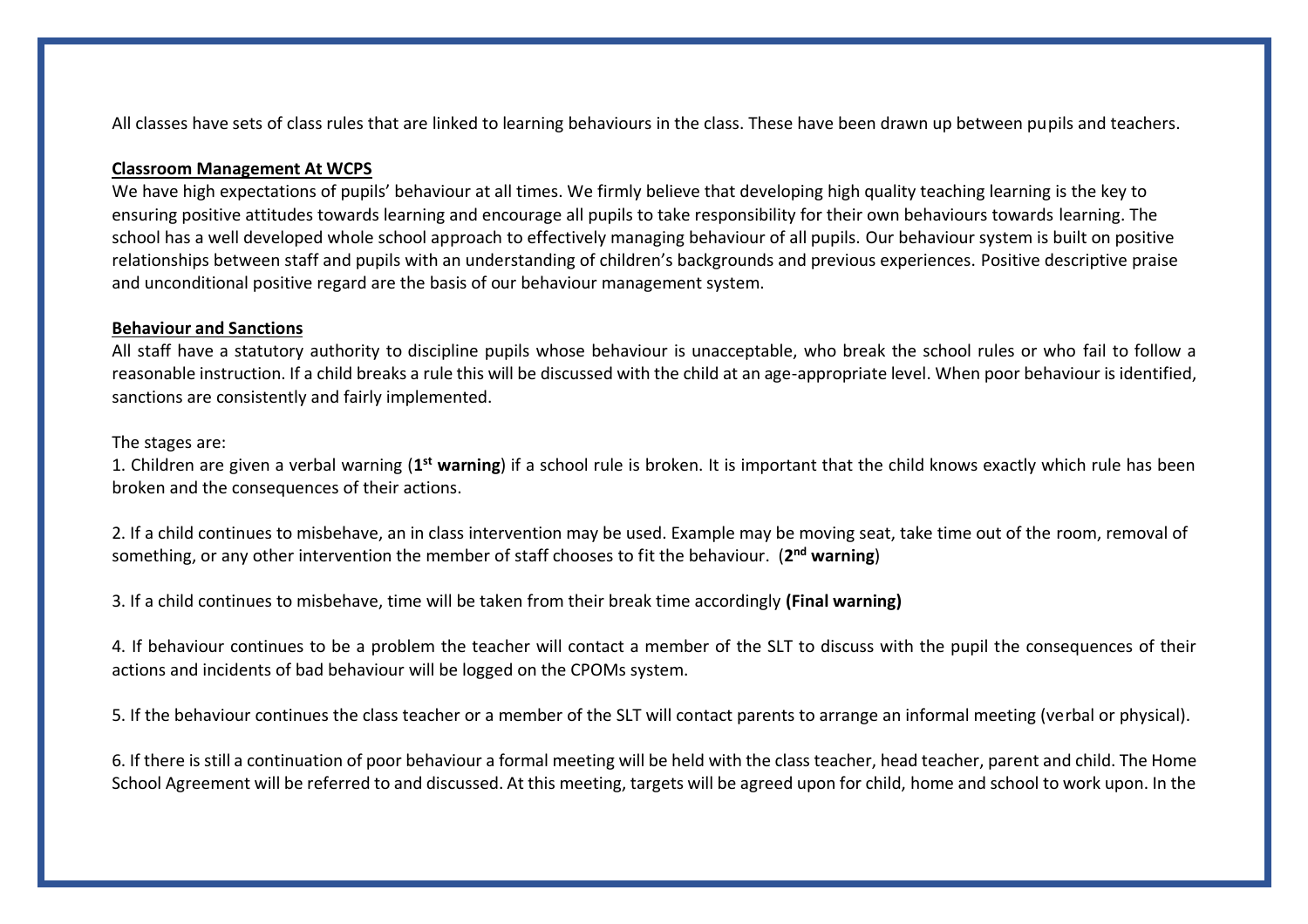most severe cases a behaviour contract will be drawn up and a record of positive and negative behaviour will be kept. This will be sent home for the parent to sign and comment on as necessary. Minutes of this meeting will be recorded and also placed on the CPOMs system. A further meeting will be held if appropriate, the school SENDCO will attend this meeting to identify if there is any Special Educational Need.

7. If not resolved, fixed term exclusion procedures will be initiated in accordance with Barnsley LA procedure. Severe behaviour issues e.g. violence towards another pupil or adult in school may result in the immediate exclusion of the pupil. (See Barnsley LA guidance document Exclusion Procedure for further details). If a rule is broken at break or lunch time, staff will communicate this to the class teacher who will deal with the issue in line with the steps above. In Foundation stage, staff model good behaviour, manners and a positive attitude towards each other. Routines, boundaries and high expectations are consistently reinforced by all staff in the setting. Foundation stage staff will verbally feedback to parents/carers at the end of each session to resolve, inform about, or discuss behavioural issues further. In the case of more serious issues, Foundation stage staff will follow the same procedures as set out for the rest of school.

It is important to remember the importance of a fresh start. Where incidents have escalated there needs to be some restorative work to rebuild relationships whether that be between adult and pupil or pupil and pupil.

If a rule is broken at break or lunch time staff on duty will deal with accordingly, if appropriate staff will communicate this to the class teacher who will deal with the issue in line with the steps above. Dinner ladies report back to the class teacher at the end of lunchtime.

In Foundation stage, staff model good behaviour, manners and a positive attitude towards each other. Routines, boundaries and high expectations are consistently reinforced by all staff in the setting. Foundation stage staff will verbally feedback to parents/carers at the end of each session to resolve, inform about, or discuss behavioural issues further. In the case of more serious issues, Foundation stage staff will follow the same procedures as set out for the rest of school.

#### **Serious Incidents**

A serious incident such as threats, violent and aggressive behaviour or swearing maliciously, refusal or defiance needs to be reported to a member of SLT or behaviour lead immediately. A red button is also available to be used to get support from the nearest member of staff. Walkie Talkies can be used for immediate support.

Parents will be informed of all serious incidents. Appropriate consequences will be issued by SLT. If required exclusion procedures will be initiated in accordance with Barnsley LA procedure. (See Barnsley LA guidance document Exclusion Procedure for further details).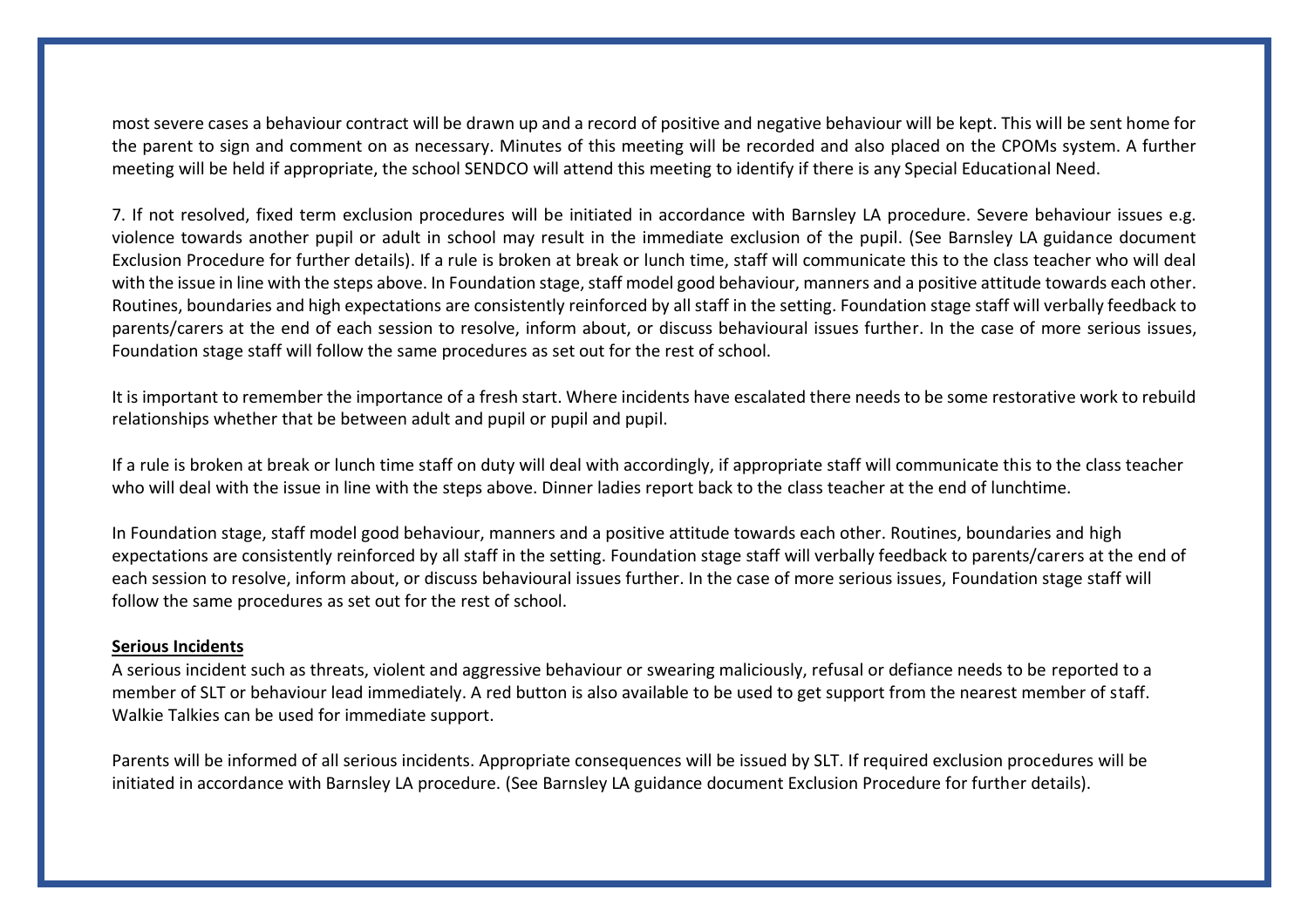### **Rewards and Privileges**

Worsbrough Common Primary School recognises the importance of positive descriptive praise when promoting positive behaviour. The school adopts a range of reward systems in order to encourage positive behaviours to learning, but also recognises that intrinsic rewards are key to promoting a culture of positive behaviours for learning. We also firmly believe in a culture of unconditional positive regard.

• Worsbrough Common runs a Dojo award system in school. Pupils can receive Dojo points for demonstrating positive learning behaviours and achievements. These are totalled and certificates are given for achieving milestones.

- The class blog is used by teachers to celebrate positive behaviours for learning. All teachers can add children to the proud of my selfie blog.
- There is whole school reading rewards system to celebrate reading achievement.

• Children are encouraged through individual class praise and rewards e.g. (through the use of verbal and written praise, stickers, smartie pants and other certificates.

Parental Involvement It is vital that parents are kept informed of strategies used to help support the behaviour of pupils. Parents are expected to support staff in decisions made in order support the improvement of behaviour and keep in regular contact with the teacher involved. Parents are encouraged to discuss any issue related to behaviour, either in school or at home. Parents will be informed if a child is regularly not behaving in line with the school rules. If the problem is severe parents will be contacted on the first occasion (for example violent or racist behaviour). The WCPS Home-School Agreement forms the basis of the expected behaviour of pupils in school and the roles of both parents and staff to uphold this agreement. The Home-School Agreement will be reviewed and sent out to parents annually. In severe circumstances, parents may be asked to remove their child from the premises at lunchtimes and alternative arrangements will need to be made.

#### **LEA Support and Outside Agencies**

Worsbrough Common cannot always resolve problems which are linked to wider social issues. At times, the school may need to contact outside agencies for support with these issues. Children with behavioural issues may require support from other agencies, including support for parents. Children with SEN and Disabilities In the case where a pupil's behaviour is affected by a SEN or disability, the school behaviour policy will be followed as closely as possible. However, there may be occasions where the school has to take alternative actions or arrangements to suit the needs of the individual with the need/disability.

As professionals, we recognise that there is a close link between content and delivery of the curriculum and pupil behaviour. We aim to ensure that our teaching and learning is enjoyable, challenging and personalised to ensure that all pupils demonstrate positive attitudes towards